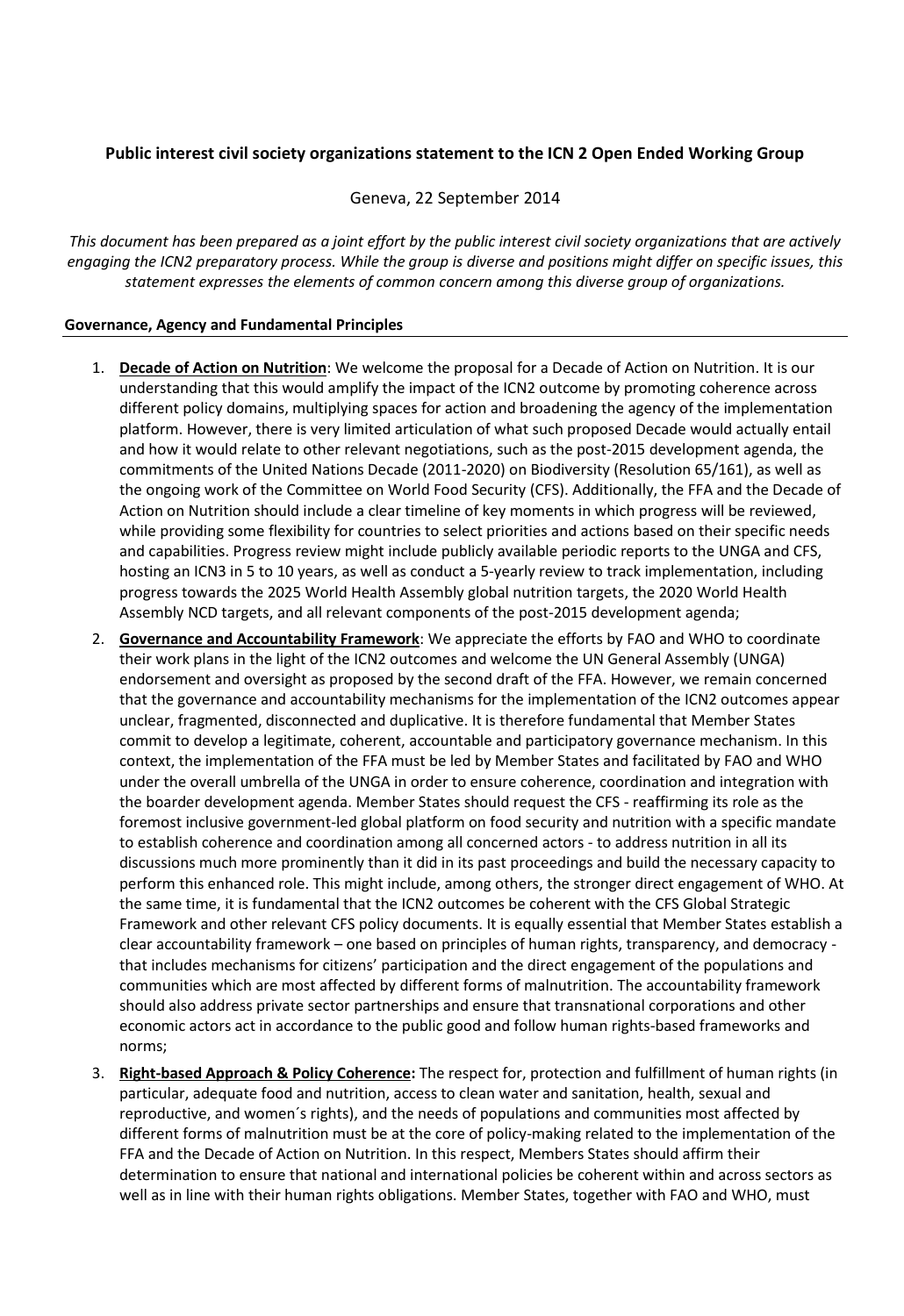ensure that other intergovernmental organizations and multilateral regional institutions all act in accordance with and promote the realization of the right to adequate food and nutrition. Furthermore, Member States should ensure this same coherence in their participation to other international policy fora as well as in their regulation of and dealings with transnational powerful actors such as multinational corporations;

- 4. **Strengthening Governments' policy space on Health, Food and Nutrition**: We are deeply concerned that, under current trade and investment regimes, the governmental policy space for advancing public health, food and nutrition measures is severely limited. An informative example in this regard is offered by the investor-state-dispute-settlement (ISDS) mechanism incorporated in free trade agreements (FTAs), which allows private investors to bypass domestic legal systems and sue governments for potential losses in profit caused inter alia by enactment of public health regulation or to question in the WTO national food security and nutrition programs. Such mechanisms severely undermine States' sovereign rights and obligations to regulate in the public interest. We therefore urge Member States to protect their public policy space for food, nutrition and health by ensuring that trade and investment agreements do not take primacy over the implementation of the right to adequate food and nutrition and the right to health. Food and agriculture policies and investments must lead to improved nutrition for all citizens. Furthermore, we call on Member States to promote transparency and accountability of trade and investment negotiations to all citizens, particularly the people most affected. In order do this, governments will have to secure the significant involvement of public health and nutrition advocates in these national or regional processes; ensure that all treaties include explicit clauses to respect and protect the human right to adequate food and nutrition and the right to health; encourage societal scrutiny over the implementation of such agreements and increase investments that directly and indirectly improve people's nutritional status;
- 5. **Conflict of Interest**: Governments' policy space must be protected, in all phases and at all levels, against possible conflicts of interest introduced by powerful economic actors, including transnational corporations. In this respect, Members States are urged to design and implement proper rules and regulation on conflict of interest and review accordingly (and potentially terminate) all Public-Private Partnerships (PPP) involving such actors. Furthermore, we call upon Member States to regulate those initiatives of the corporate sector that might negatively interfere with the enjoyment of the human right to adequate food and nutrition, women´s rights and the right to health. Among others, these may include land and water grabbing; soil, food, water and human contamination with agrochemicals; the commodification of seeds; the marketing of breast milk substitutes; and the production and marketing of ultra-processed and junk food in particular though not exclusively towards children;
- 6. **The Key Agency of Public Interest Organizations:** The role of civil society organizations (CSOs) and social movements needs to be highlighted as a clear and strategic component of the ICN2 outcome implementation. The active participation of those representing and/or working with communities which are most affected by malnutrition must be guaranteed and enhanced in both the implementation process and the formulation of subsequent policies and legislations. In this respect, the implementation of the FFA should fully respect the CFS principles for effective participation by civil society with priority to small-scale food producers and workers, women's groups, cooperatives, trade unions and other most affected constituencies.

## **Priority Recommendations on the Political Declaration and Framework for Action (FFA)**

1. **The imperative to end malnutrition in all its forms**: The FFA must address malnutrition in all its forms, including undernourishment, stunting, wasting, underweight and overweight and obesity. To that end, Members States should first and foremost dramatically accelerate progress to achieve the WHA global nutrition targets for 2025 that were unanimously agreed in 2012 as, currently, the world is off track to meet **all six** of the targets. It is also imperative to recognize that malnutrition is a leading cause of death in children under-5 and ensure that both documents address the profound social, economic and political determinants of this situation rather than purely propose treatment approaches that only address the symptoms of the problem. In this context, the FFA must urge countries to strengthen health and food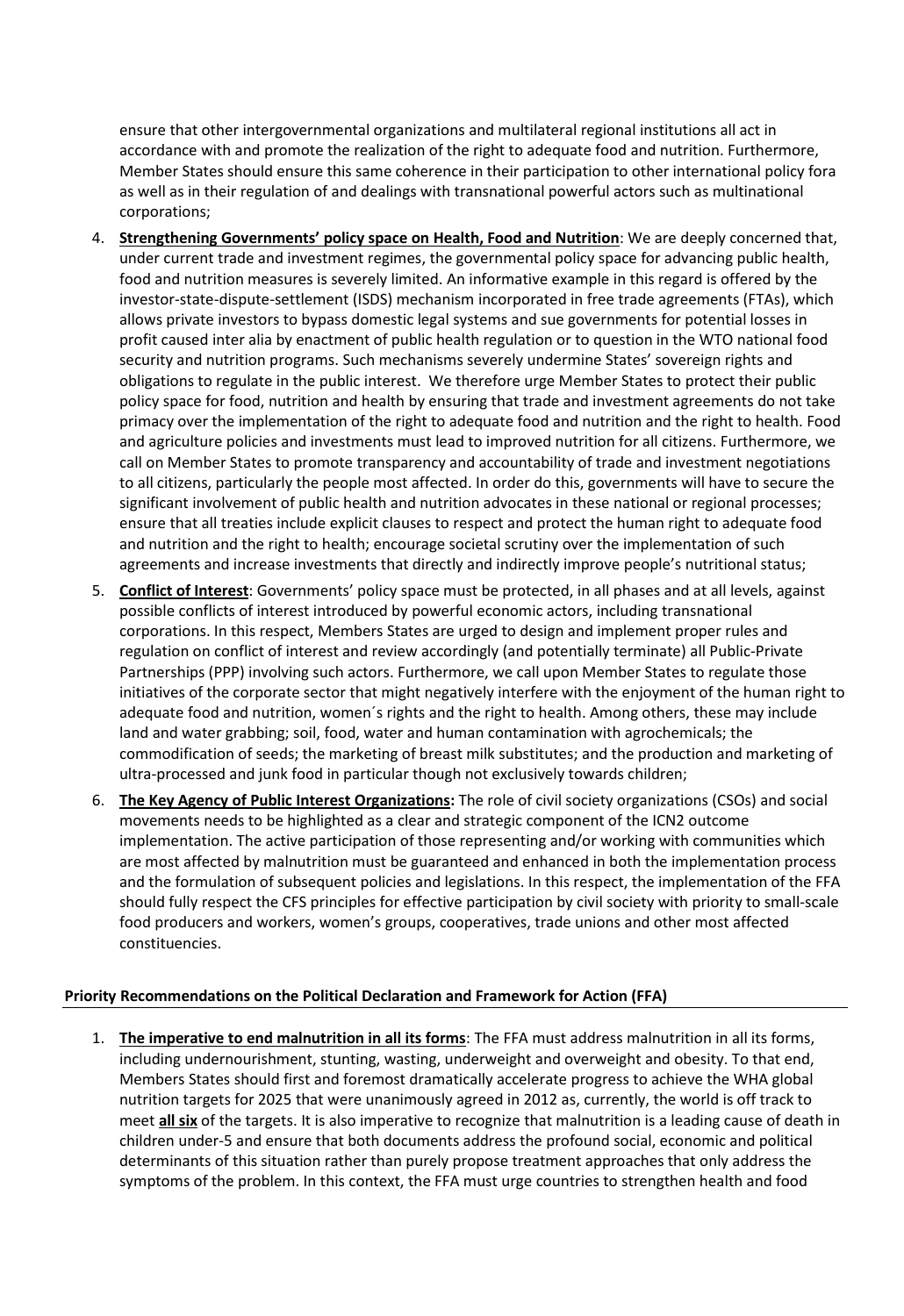systems to enable the long-term expansion and affordability of community-based management of acute malnutrition (CMAM) into the essential package for the management of common childhood illnesses, where applicable using the Integrated Management of Childhood Illness (IMCI) strategy at facility level and Integrated Community Case Management (ICCM). It is also equally important to acknowledge the many barriers that still remain with regard to the protection, promotion and support of optimal breastfeeding. We therefore call on Member States to ensure the implementation of existing resolutions and guidelines and further strengthen the rights of working mothers by instituting justiciable maternity entitlements. Additionally, countries are facing complex overlays of connected malnutrition burdens: Member States need to recognize the reality of overweight and non-communicable diseases as severe problems by committing to accelerate progress on the 2020 Global NCD Action Plan and to policies that encourage the consumption of nutritious, micronutrient-rich foods, discourage the overconsumption of sugar and saturated fats, and promote physical activity;

- 2. **Human Rights as the central pillar**: The unambiguous affirmation of the human right to adequate food and nutrition, right to health, and women´s sexual and reproductive rights, among other rights, should be the rationale and central pillar of both the Political Declaration and FFA. Such articulation must include the profound interrelation, in real life, of nutrition with women's and child's rights and empowerment, and the recognition of adequate diet as the stepping stone of healthy lives across the lifecycle. In this respect, both documents must recognize and promote the unique opportunity for reshaping food systems to improve nutrition for greater health impact and least detrimental planetary consequences, with an understanding of food as being the expression of values, cultures, social relations and people´s self-determination. In this context, we would like to express strong concern for the lack of reference to "rights" in the FFA section on reproductive health and family planning, while these are not mentioned at all in the current draft of the Political Declaration;
- 3. **Sovereign Local Food and Agricultural Systems as the foundations of the Global System**: The ICN2 outcome documents should affirm a conception of the "global food system" as being built of local food and agricultural systems based on food sovereignty, small-scale food producers, agro-biodiversity, deep ecological foundations and sustainable use of natural resources, native seeds and traditional knowledge, and local markets and value chains. Furthermore, the FFA must provide/embrace a definition of agricultural productivity that fully incorporates the ecological, social, cultural and political dimensions of production, embodies the sustainable livelihoods of families and communities, is capable of providing for a healthy and diversified diet in line with culturally accepted eating patterns, and contributes to the reduction of the emission of greenhouse gases. The ICN2 outcome documents should underline the importance of Local Authorities, as they are primarily responsible for most of the food provision to vulnerable and excluded populations. This should also include the reform of current local food procurement practice for school canteens, homes for the elderly and hospitals as well as social groceries to include clauses that privilege the provision of fresh local produce by small-scale local producers;
- 4. **Centrality of small-scale and family food producers**: The centrality of small-scale and family food producers must be re-affirmed and enhanced in both documents. They are the key actors and drivers of local food systems and the main investors in agriculture, as internationally celebrated in 2014 as the International Year of Family Farming (IYFF). Their secure access to, and control over, productive assets such as land, water, seeds, technical and financial resources, and social protection, particularly for women, is essential for a diversified diet and adequate nutrition and must be convincingly spelled out and integrated in the FFA. In this context, we also stress the crucial role of healthy marine ecosystems, sustainable fisheries and sustainable aquaculture for enhancing food security and access to adequate, safe and nutritious food and in providing for the livelihoods of the people who depend on these ecosystems. It is therefore essential to enhance the resilience of agriculture and fisheries to the adverse impacts of climate change, ocean acidification and natural disasters. This is of particularly vital importance for Small Islands Developing States;
- 5. **Agro-biodiversity, women's empowerment and community capacity building as key drivers of dietary diversity and nutritional wellbeing**: We are deeply concerned with any approach that promotes food fortification as the main path to address nutritional unbalances and we reject purely technological fixes that do not recognize the social determinants of preventable malnutrition. Biodiversity loss - especially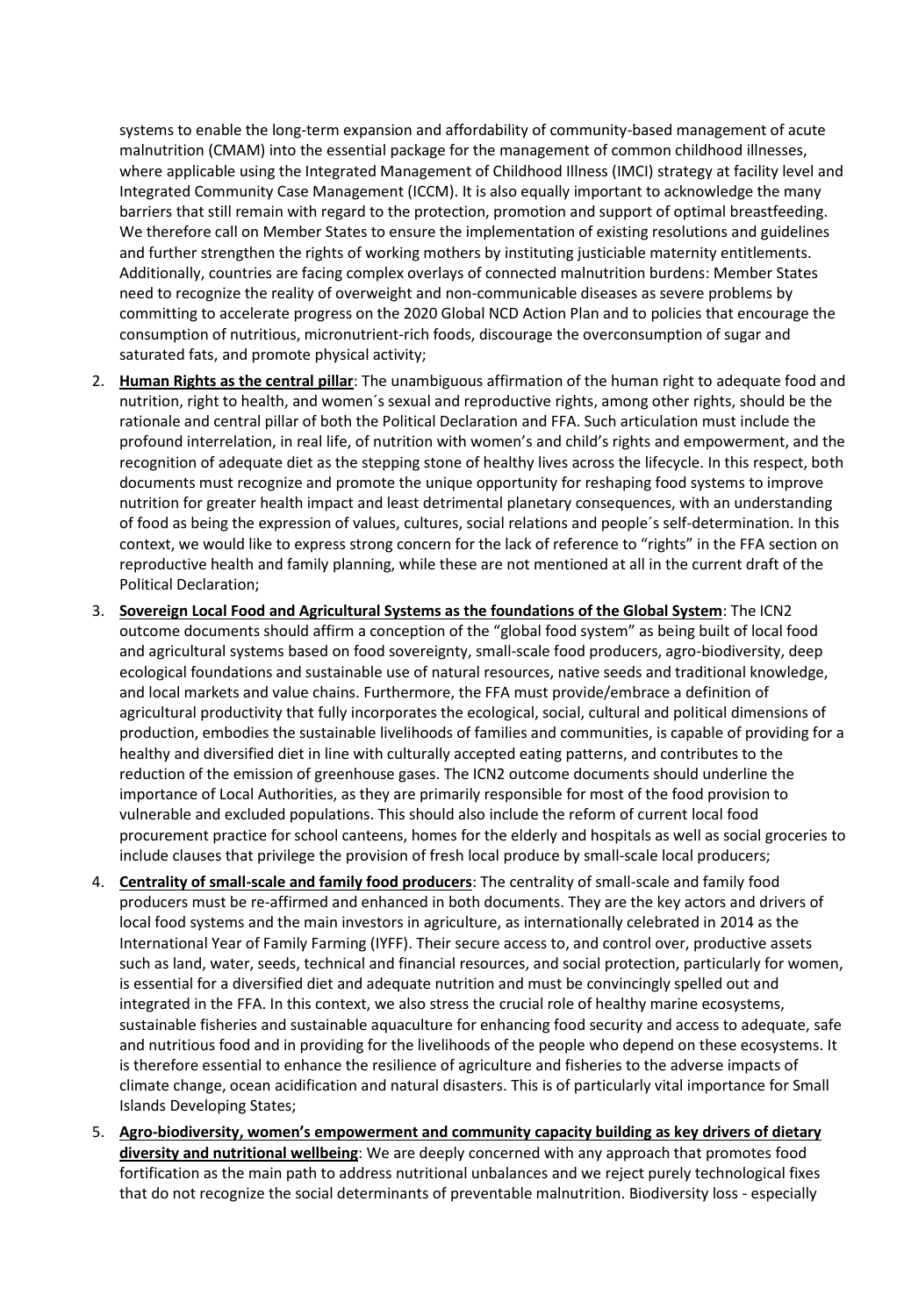loss of diversity within crops and some animal species - is in itself an important cause of malnutrition. In this respect, agro-biodiversity and the development of new plant varieties need to build on traditional methods and approaches that protect native seeds rather than engaging in forms of genetic modification that may present grave consequences for biodiversity and food sovereignty. Farmers must also be protected against the contamination risks that GM crops might cause to conventional varieties and the associated contamination with agrochemicals. The FFA should rather emphasize policy and research support to a vibrant, public, plant breeding and conservation agenda led by farmer-researchers. Furthermore, we urge Member States to address the underlying causes of malnutrition so that existing product-based approaches (e.g., vitamin A capsules, ready-to-use foods) can be phased-out in favor of human rights- and food-based, local, bottom-up, capacity-building approaches for the prevention of all forms of malnutrition at community level. At the core of this approach, we also call on Member States to unambiguously re-affirm the centrality of women's empowerment and gender equality;

- 6. **The full realization of women´s human rights**: The full realization of women´s human rights is central to the pursuit of the right to adequate food and nutrition for all. Despite all advances women have conquered in relation to past conditions, most women in the world today continue to remain submitted to several layers of structural discrimination and violence, at societal, community and household levels. Not only this has negative implications for the full enjoyment of their human potential, it also contributes to render women and their rights invisible in the food security policies, leads to programs that tend to overburden women even more with additional responsibilities, and promotes the intergenerational reproduction of malnutrition. Promoting and protecting women´s rights, including the social recognition of unpaid work – through social and community support mechanisms –and gendered redistribution of household tasks must therefore be integral part of an effective strategy for the reduction of malnutrition in all its forms;
- 7. **The baseline of any agriculture and food policies should be the "***do no harm"***principle to human health**: Governments have a strong role to play in reshaping the food system by ensuring that food and agriculture policies and investment lead to improved health outcomes for all citizens. We therefore call on Member States to fully embrace the "*do no harm*" principle as the baseline of any agricultural and food policy and ensure that these policies *at a minimum* do not harm people's nutrition and rather aim at improving people's nutrition status;
- 8. **Urgent action required on quality health systems**: Swift and urgent action to strengthen health systems is needed in order to minimize and avoid the risk of death. In many developing countries, the majority of children who fall ill are never brought to health facilities. Strengthening and investing in health systems – from national to district and community levels – with the aim of achieving quality Universal Health Coverage (UHC) is essential and will help improve the identification and targeting of malnutrition in all its forms. A focus on identifying the most vulnerable groups is welcome and the FFA should stress that improved nutrition services are free at the point of delivery. In this context, we would like to highlight WHO's six building blocks for strong health systems<sup>1</sup>, which are indispensable for adequate nutrition;
- 9. **Water and sanitation are critical**: Ensuring universal access to clean drinking water, basic sanitation and improved hygiene facilities and practices can promote healthy environments and reduce infectious diseases amongst infants and mothers. Repeated bouts of diarrhea, intestinal worms and fecal contamination – often contacted through open defecation – can impede nutrient absorption and diminish appetite, resulting in stunting and undernutrition. This issue must be specifically mentioned and solutions must be prioritized in the FFA in line with UNGA strategy to tackle inequalities in access to services, also reflecting the established principles of the human right to water and sanitation, as recognized in Resolution 64/292 of the UN General Assembly in July 2010;
- 10. **Counteract power imbalances and regulate the actions of powerful economic actors**: Both documents must explicitly recognize that the realization of the right to food and nutrition, and of the right to health, are hampered by economic, social and political inequalities as well as by existing power imbalances. They should therefore embrace the need to ensure proper regulation, transparency and accountability of

 $\overline{a}$ 

<sup>1</sup> The Six building blocks are the following: Service delivery; Health workforce; Information systems; Essential medicines and supplies; Financing; and, Governance.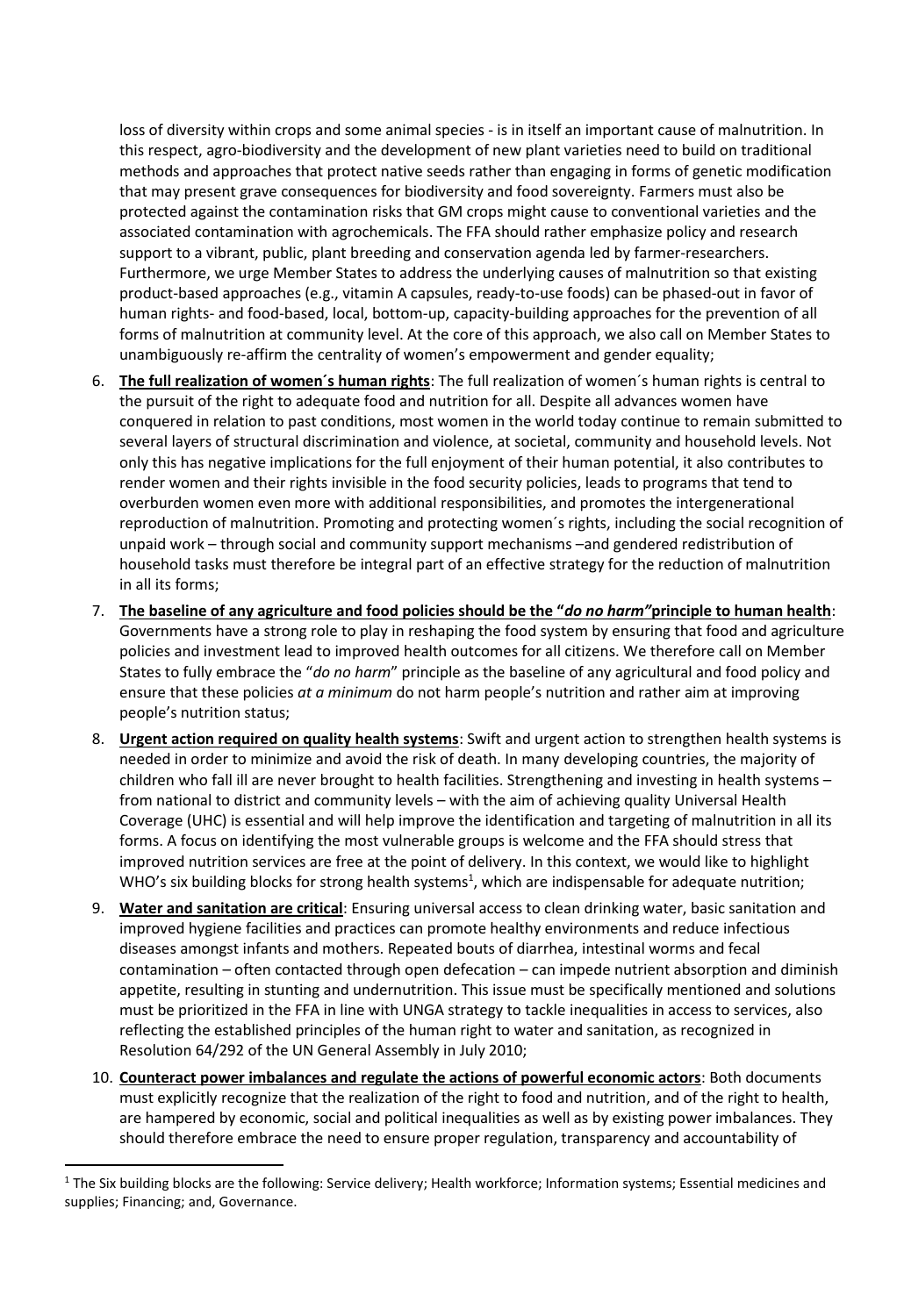powerful economic actors, such as transnational corporations. In this context, it must be recognized that the greatest distortions in the trading system lie in agriculture. We therefore call on Member States to address the negative consequences of the WTO's rules on agricultural subsidies and counteract the trend for current trade regimes to significantly reduce the policy space for public health, food security and nutrition measures. In this respect, we welcome the establishment of an open-ended intergovernmental working group on a legally binding instrument on transnational corporations and other business enterprises with respect to human rights.

## **Specific comments on the Political Declaration and Framework for Action (FFA)**

- 1. **References to International Agreements**: The documents referred to in the FFA should be limited to those agreed upon by governments in multilateral policy spaces. Documents issued by PPP and related platforms should not be referred to unless fully discussed and approved in the respective intergovernmental multilateral fora. Additional documents proposed for inclusion are the following ones:
	- a. International Covenant on Economic, Social and Cultural Rights (1966);Convention on Rights of the Child (1990);
	- b. Fourth World Conference on Women/Beijing Declaration and Platform of Action (1995);
	- c. International Conference on Population and Development (1994);
	- d. International Code on the Marketing of Breast-milk Substitutes (1981) and subsequent relevant WHA resolutions;
	- e. Voluntary Guidelines on the Progressive Realization of the Right to Food;
	- f. Voluntary Guidelines on the Responsible Governance of Tenure of Land, Fisheries and Forests in the Context of National Food Security (2012);
	- g. World Health Assembly nutrition targets (2012);
	- h. World Health Assembly NCD targets (2013).
- 2. **Root causes of malnutrition**: The root causes and factors leading to malnutrition in all its forms are insufficiently presented. The following should be recognized as major causes:
	- a. Lack of respect, protection and guarantee of women´s and girls' rights;
	- b. Unemployment and inequitable working conditions (including low salaries);
	- c. Lack of access to productive resources (among others due to land grabbing, seed patenting, expansion of agribusiness, soil degradation, production of biofuels);
	- d. Lack of support for local markets that benefit small-scale food producers and market distortions generated by unjust international trade rules and practices, such as dumping, and unbalanced/unfair international trade system, including bilateral treaties;
	- e. Lack of protection, promotion and support of early, exclusive breastfeeding up to 6 months and continued breastfeeding for 2 years or beyond with adequate complementary feeding afterwards;
	- f. Lack of focus on adolescent girls' nutrition and the impact it can have on breaking the intergenerational cycle of malnutrition;
	- g. Lack of access to adequate food (including healthier food products such as fruits, vegetables, whole grain, etc.), living conditions (water and sanitation, safe food, housing), and social services (education, quality health service, food safety);
	- h. Lack of effective social protection schemes;
	- i. Lack of multi-sectorial policies to promote increased physical activity;
	- j. Absence of or insufficiently established or enforced labelling and nutrient/health claim regulations;
	- k. Abusive food marketing to children;
	- l. Diet monotony and promotion of ultra-processed products and junk food (e.g., through fiscal and trade policies and deficient marketing regulations);
	- m. Abuses of power by powerful economic actors, in particular multinational corporations, and absence of clear frameworks to guide engagement with Big Food and Big Soda (compared to the FCTC for tobacco);